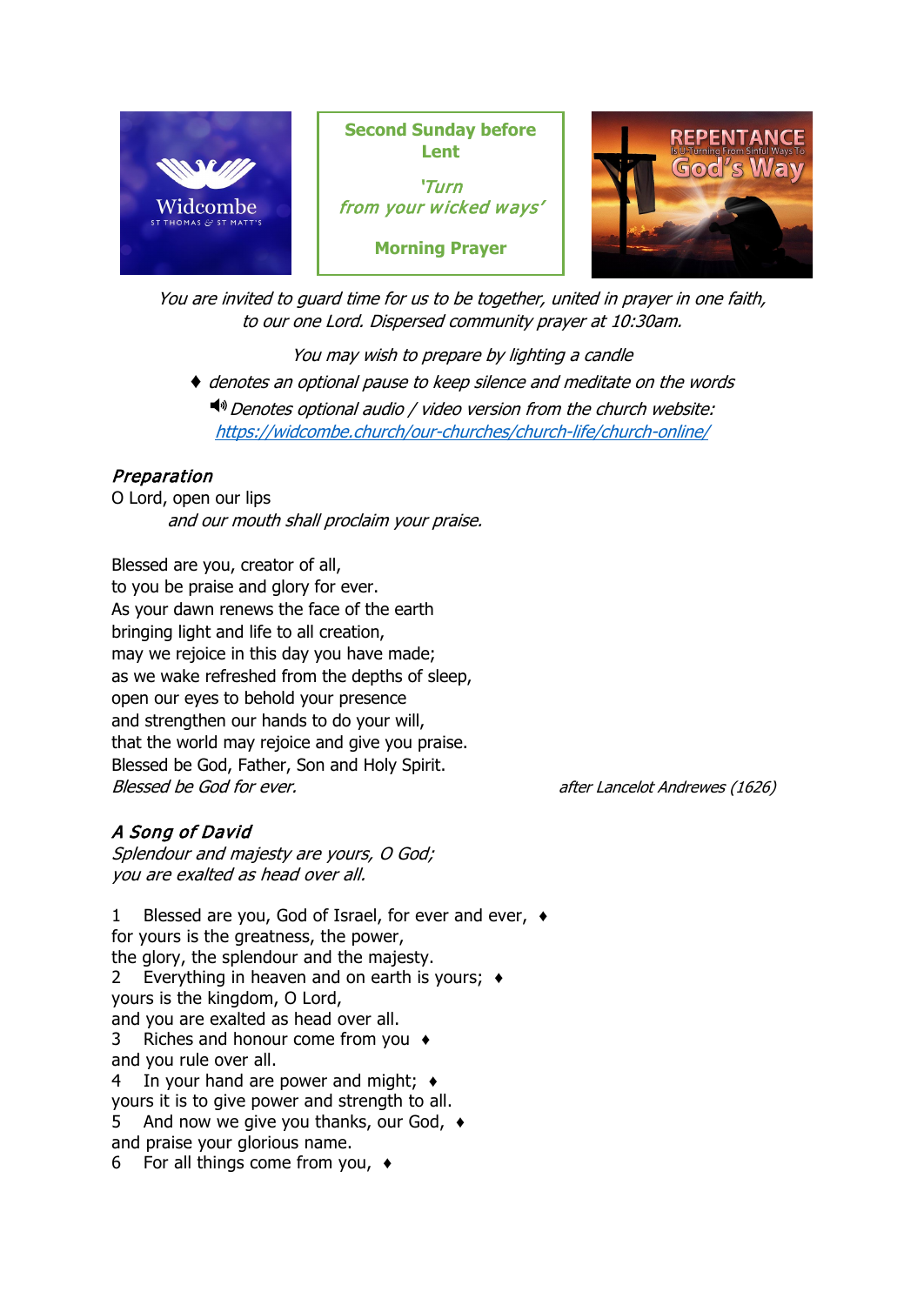and of your own have we given you. 1 Chronicles 29.10b-13,14b

Glory to the Father and to the Son and to the Holy Spirit; as it was in the beginning is now and shall be for ever. Amen.

Splendour and majesty are yours, O God; you are exalted as head over all.

## Opening prayer

♦

The night has passed, and the day lies open before us; let us pray with one heart and mind.

As we rejoice in the gift of this new day, so may the light of your presence, O God, set our hearts on fire with love for you; now and for ever. Amen.

# The Apostles' Creed

I believe in God, the Father almighty, creator of heaven and earth.

I believe in Jesus Christ, his only Son, our Lord, who was conceived by the Holy Spirit, born of the Virgin Mary, suffered under Pontius Pilate, was crucified, died, and was buried; he descended to the dead. On the third day he rose again; he ascended into heaven, he is seated at the right hand of the Father, and he will come to judge the living and the dead.

I believe in the Holy Spirit, the holy catholic Church, the communion of saints, the forgiveness of sins, the resurrection of the body, and the life everlasting. Amen.

# $Hymn$

Rock of Ages, cleft for me, Let me hide myself in Thee; Let the water and the blood, From Thy riven side which flowed, Be of sin the double cure,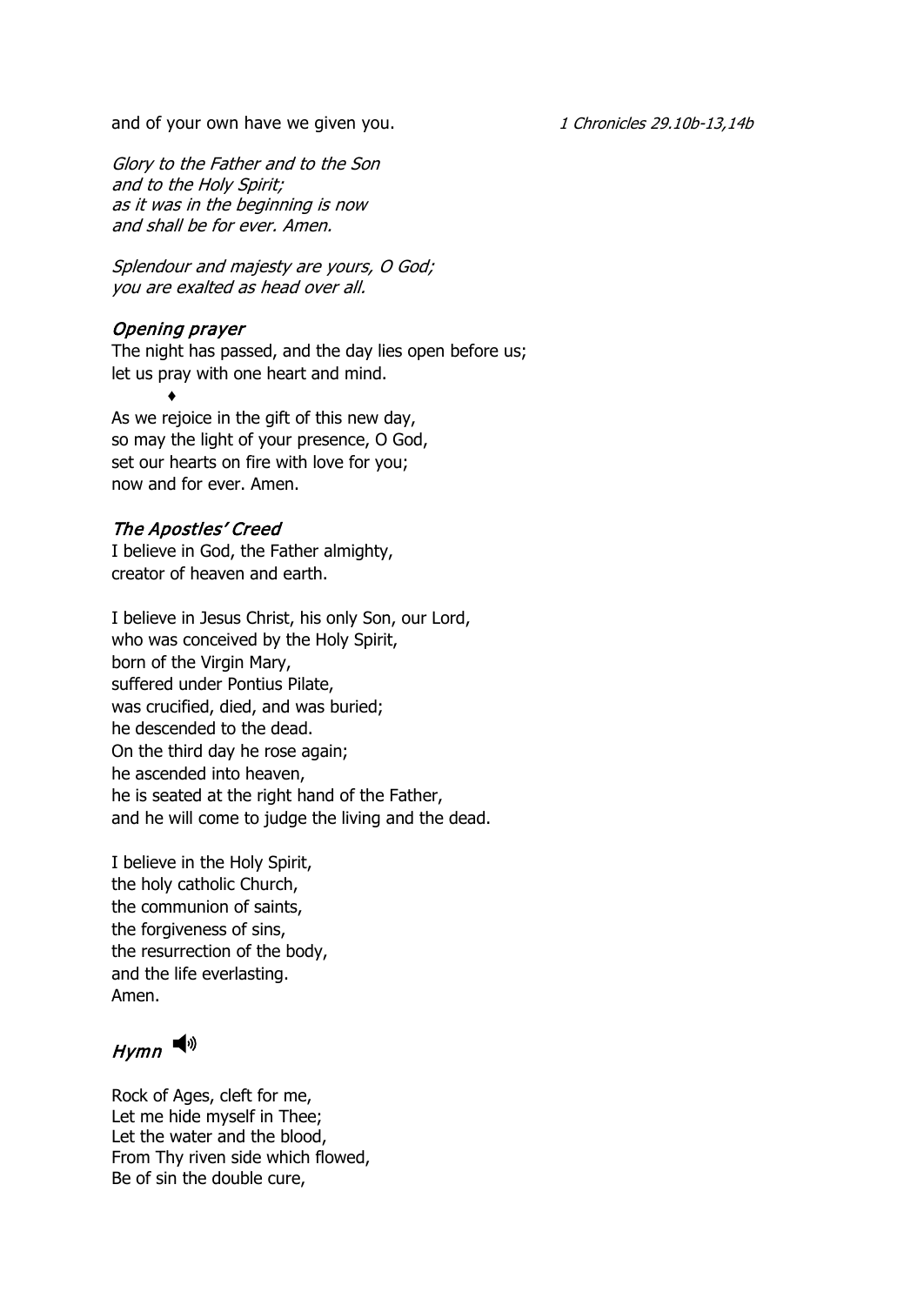Save me from its guilt and power.

Not the labour of my hands Can fulfil Thy law's demands; Could my zeal no respite know, Could my tears forever flow, All could never sin erase, Thou must save, and save by grace.

Nothing in my hands I bring, Simply to Thy cross I cling; Naked, come to Thee for dress, Helpless, look to Thee for grace: Foul, I to the fountain fly, Wash me, Saviour, or I die.

While I draw this fleeting breath, When mine eyes shall close in death, When I soar to worlds unknown, See Thee on Thy judgment throne, Rock of Ages, cleft for me, Let me hide myself in Thee.

♦

# The Word of God  $\blacktriangleleft$ <sup>1)</sup>

#### **Epistle reading: Colossians 3: 1-10**

#### **Living as those made alive in Christ**

**3** Since, then, you have been raised with Christ, set your hearts on things above, where Christ is, seated at the right hand of God. **<sup>2</sup>**Set your minds on things above, not on earthly things. **<sup>3</sup>**For you died, and your life is now hidden with Christ in God. **<sup>4</sup>**When Christ, who is your life, appears, then you also will appear with him in glory.

**<sup>5</sup>**Put to death, therefore, whatever belongs to your earthly nature: sexual immorality, impurity, lust, evil desires and greed, which is idolatry. **<sup>6</sup>**Because of these, the wrath of God is coming. **<sup>7</sup>**You used to walk in these ways, in the life you once lived. **<sup>8</sup>**But now you must also rid yourselves of all such things as these: anger, rage, malice, slander, and filthy language from your lips. **<sup>9</sup>**Do not lie to each other, since you have taken off your old self with its practices <sup>10</sup> and have put on the new self, which is being renewed in knowledge in the image of its Creator.

#### **Gospel reading: Luke 13: 1-5**

#### **Repent or perish**

**13** Now there were some present at that time who told Jesus about the Galileans whose blood Pilate had mixed with their sacrifices. **<sup>2</sup>**Jesus answered, 'Do you think that these Galileans were worse sinners than all the other Galileans because they suffered this way? **<sup>3</sup>**I tell you, no! But unless you repent, you too will all perish. **<sup>4</sup>**Or those eighteen who died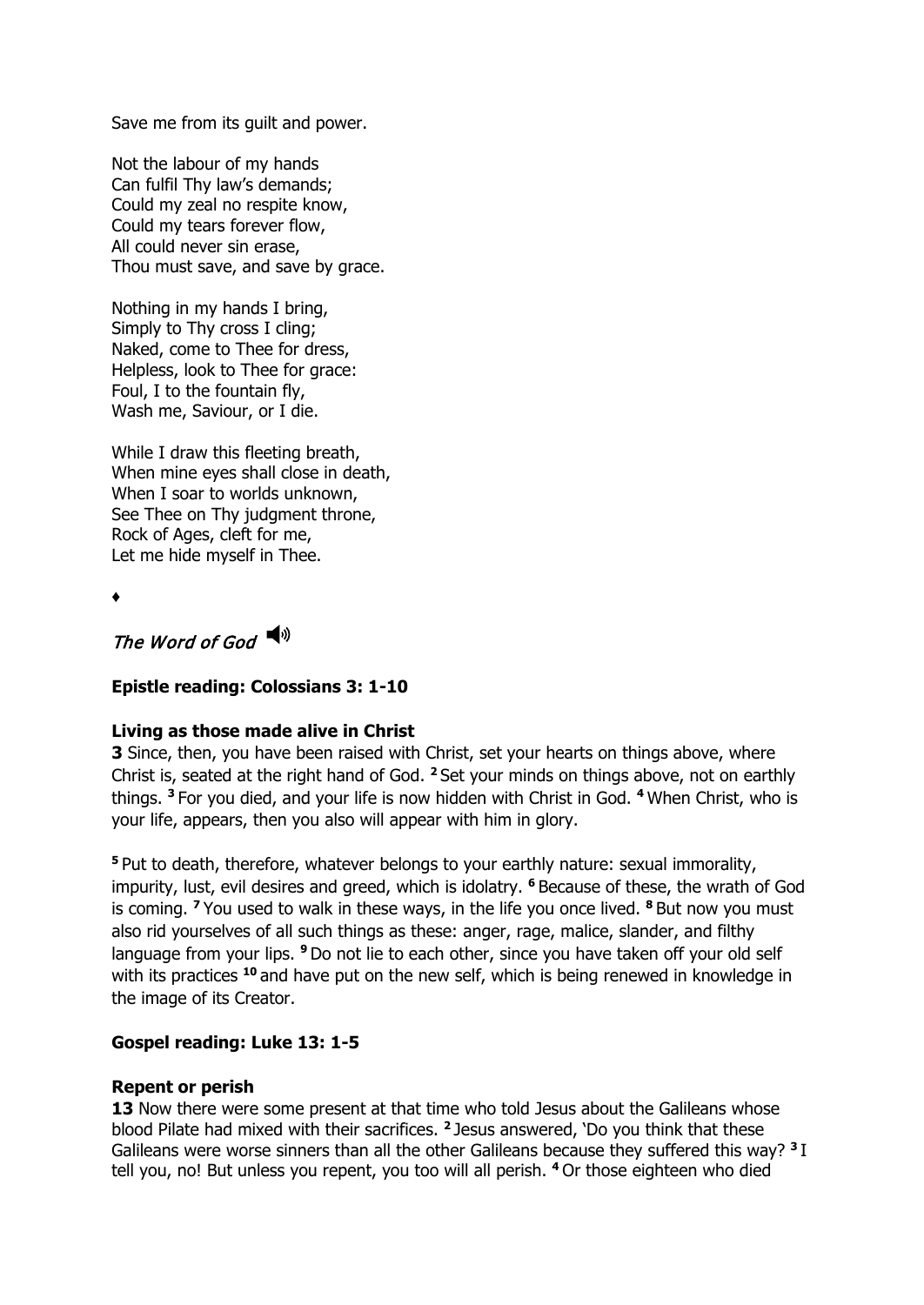when the tower in Siloam fell on them  $-$  do you think they were more guilty than all the others living in Jerusalem? **<sup>5</sup>**I tell you, no! But unless you repent, you too will all perish.'

## Reflection from Revd Tim Buckley  $\blacktriangleleft^{\mathcal{N}}$

"If my people, who are called by my name, will humble themselves and pray and seek my face and turn from their wicked ways, then I will hear from heaven, and I will forgive their sin and will heal their land."

Just a brief reminder of the context of this passage: Under the leadership of King Solomon, Israel has just finished building the temple to the Lord, after which Solomon prays a prayer of dedication that imagines the times when God's people might abandon Him, forsake him and turn away from their faith in the Lord. In those days, Solomon acknowledges, they will end up reaping the hard consequences of their sin, but, if they repent and humble themselves and call upon the Lord, perhaps God, according to your nature You might still hear us? Would You answer Lord, and heal our land?

And so, God then comes to Solomon in the night with His answer - which is, "yes, I will hear and answer and heal... *if...*. These are the certain conditions and prerequisites that we've been looking at over recent weeks, conditions that must be met for God to then unleash his mercy, forgiveness and healing. They're not conditions of bartering or negotiation, *if you do this for me* than I'll do this for you'. No, these conditions simply realign our hearts with heaven if you like, they reset us back in the right and aligned place where we're able to receive that which God longs to pour out on us – His love and blessings.

So, over recent weeks, we've been looking at these conditions one by one and this morning we come to this condition: If My people... turn from their wicked ways

Malachi 3:7 says this, "Return to me and I will return to you, says the Lord Almighty."

You cannot reverse that order. Though God is always reaching out with His love, you cannot ever know God's face, if your back is turned towards him. Turning from our wicked ways then, and "re-turning" to God, first begins with recognising, owning and admitting our fault and need of forgiveness. Until we acknowledge our sin, then repentance is meaningless.

Part of the problem is that sometimes it's possible to look at our sin in completely the wrong way, either rationalising or minimise our faults, or alternatively, desperate and hopelessly trying to make up for them, to work a way out of them. But both these attitudes can in turn can lead again to more problems. Firstly, we might consider others who are  $REALLY$  sinning – and think, well, I'm not as bad as that… we just assume therefore, that generally, we're therefore doing ok – not perfect, but spiritual enough, more or less good enough to win Gods approval and hopefully earn a place in heaven…

Two brothers were well known for their crooked business dealings, and both had ruined a lot of people's lives as they grew richer. Finally, one of the brothers died.

The surviving brother knew that he and his brother's reputation in the town was horrendous so he searched for a vicar who would give a eulogy that would hopefully improve his brother's image (and thereby more importantly improve his own) and so he tells the minister that he will give a vast amount of money to the church on the one condition that somewhere in the eulogy the vicar must refer to the deceased brother as 'a saint". The Vicar looks at the leaky church roof and reluctantly agrees.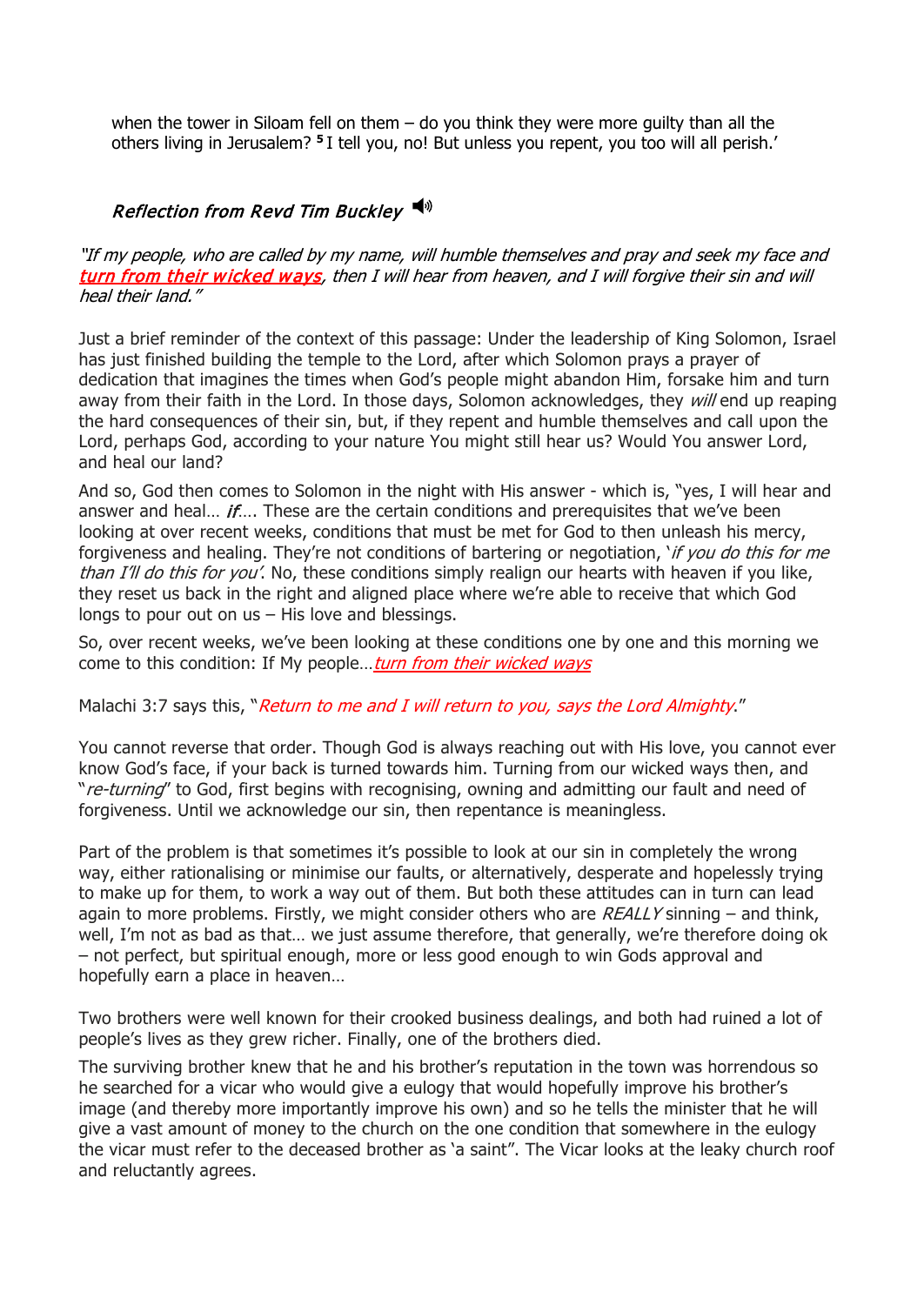When the funeral service begins, the church is packed with townspeople holding their breath, desperate in their hope that the man's wicked character would finally be publicly exposed.

"The man you see here today, ready to be buried was a vile and debauched individual. He was a liar, a thief, a deceiver, a manipulator, a reprobate, and a hedonist. He destroyed the fortunes, careers, and lives of countless people in this town, many of whom are here today. This man did every dirty, rotten, unconscionable thing you can think of. But compared to his brother here in the front row, he was probably a saint."

Comparing yourself to others, especially in the sight of God is a dangerous thing!

But you know, some people in comparing themselves to others will *always* do so unfavourably and constantly feel unworthy, a failure or a fraud, and so endlessly have this striving ache to do better, to try harder, to be more holy, in the desperate hope that they might eventually 'get there'.

But this sort of endless striving in our own strength - and usually coming up short or ending up in endless circles of failure - the Bible clearly tells us is madness, as all our righteousness efforts, all our human best labours, is as filthy rags to God – good works, will *never* be enough...

There won't be any comparisons on Judgment Day. Each person will have to stand before a holy God and answer for his or her life and God doesn't grade us on a curve. The only standard God uses is His own Gold standard, the perfect sinlessness standard of His Son. In spiritual terms, 99.99% achievement is still a failure – that's why the Law was given as a plumb line to show us our inherent capacity to stumble and fall despite our best efforts and show us our unquestionable need for Gods solution – Christ crucified. No one can be saved by doing enough good to outweigh the bad…But there is of course good news. The good news is that out of love for lost and helpless sinners, Jesus Christ, the perfect Son of God, came to earth and lived the perfect life, pleasing His Father in every way, perfectly and then paid for our sin on the cross so that anyone who believes in Jesus will be saved from God's judgment.

"The time is fulfilled, and the kingdom of God is at hand; repent and believe in the gospel." We're told in Mark 1:15

Faith in Christ and repenting from our sin are two sides of the same coin. There's no genuine repentance without faith, and no genuine faith without repentance.

True repentance means you can get that heart back on fire for God. You start to love God again with all your heart, which is why God said in Joel 2:12-13, "*Even now", declares the Lord, "return* to me with all your heart with fasting and weeping and mourning. Rend you heart and not your garments. Return to the Lord your God, for he is gracious and compassionate, slow to anger and abounding in love, and he relents from sending calamity."

When we repentantly turn our faces back to God, we turn our hearts back to Him

2 Chronicles 7:14 then, amidst the hopes and horror, triumph and turmoil, was God's invitation to his chosen people thousands of years ago to return to Him. In these our days, some millennia later, days of upheaval, trial, despair and anguish, the answer to the problems that our world faces, are not more bombs, more knowledge, or distractions or political solutions – No, God is still on His throne, and for all of us as his creation before Him, the only real solution is in that same invitation which is still made today.

If My people…turn from their wicked ways… I will forgive their sin and will heal their land.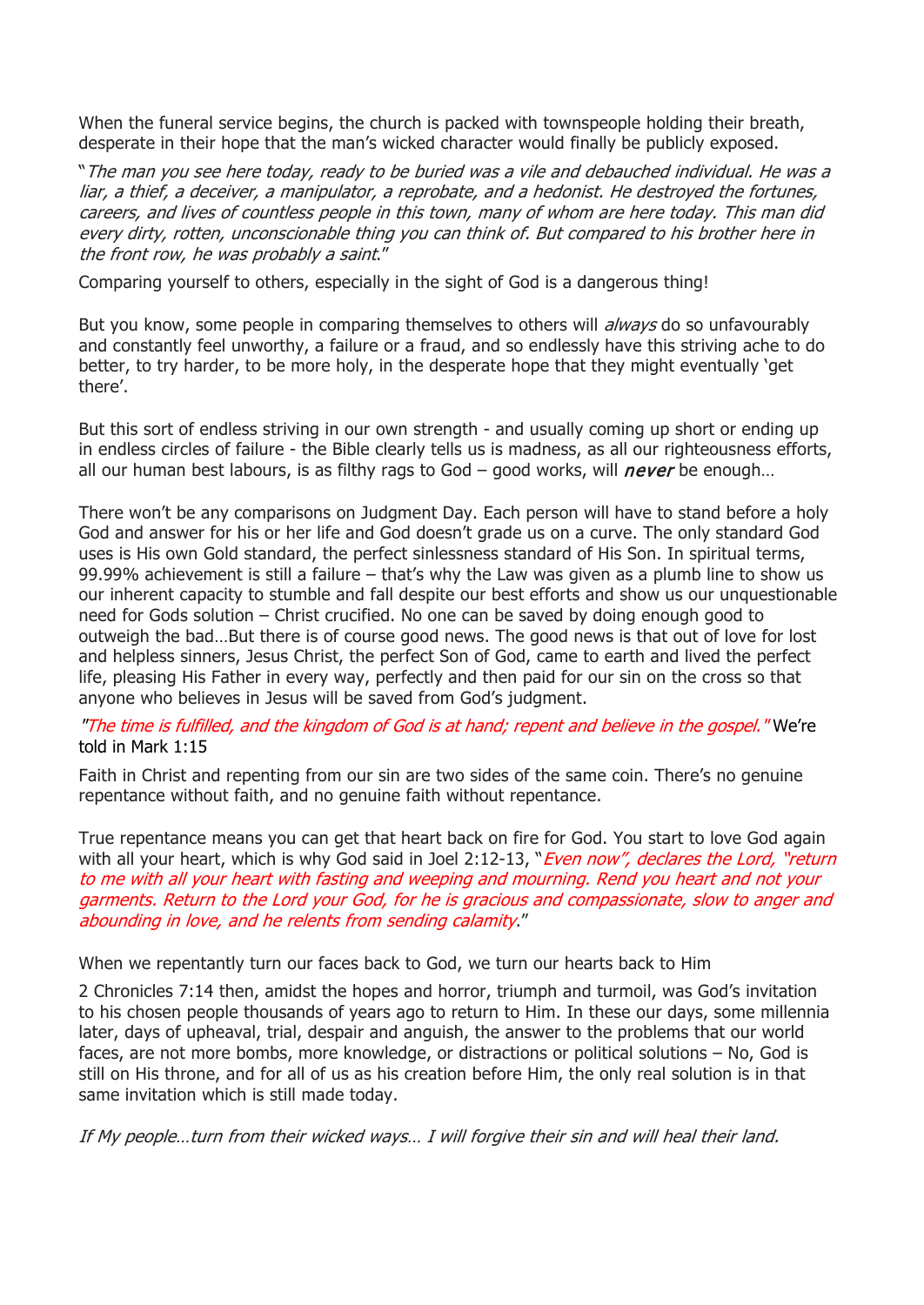Got wants us to get down on our knees and pray. He calls us to pray as individuals, as a church and as a nation. We are to be humble, to pray, to seek his face and turn away from sin. For that concept of turning in the Bible is the concept of repentance. In the New Testament the Greek word for repentance, '*metanoia'* is a military term and means "about face". It means if you are travelling in one direction and the commander says 'about face', you turn 180º and you go in completely the opposite direction.

David in Psalm 139:23-24 says, "Search me, O God, and know my heart; test me and know my anxious thoughts. See if there is any offensive way in me, and lead me in the way everlasting." So why not start today by giving God permission to show you anything in your heart right now that displeases him.

Be sensitive to the Holy Spirit's prompting. John says in 16:8, "When he (the Spirit) comes, he will convict the world of guilt in regard to sin." It might be through a sermon or a song or a specific prick of conviction felt in your heart, along with an awareness of what it is you need to turn from.

If so, confess it straight away, you don't need to collect a litany of sins that you store up till a Sunday service's time of confession. In this, 1 John 1:9 reassures us, "*If we confess our sins*, God is faithful and just to forgive us our sins and to cleanse us from all unrighteousness". So let's keep short accounts with God – being quick to repent, to turn from our sin, and turn towards the Good Good Father.

For the truth is, we're all in this boat, this struggle to battle in this fallen sinful world. "*If anyone* says he has not sinned', says John in verse 8, "he's a liar and the truth is not in him." So, we may not be easily able to live without sin, but we can live lives without *staying* in sin...It's like the story of the man who spoke to a young boy sitting next a small pond. Wanting to know how deep the water was he asks, "if I fell in here would I drown?" To which the boy replies, "No sir, you wouldn't drown if you fell in. You'd drown if you stayed under."

It's not our stumbles with sin that will undo us, the cross offers victory for us in that. It's staying under that will kill your soul.

So, let us repent - turn from our wicked ways, finding freedom and forgiveness as we seek the very face of God our merciful redeemer, our King, our Saviour.

In the words of Hebrews 12: Let us throw off everything that hinders and the sin that so easily entangles… Let's run with perseverance the race marked out for us, fixing our eyes on Jesus, the pioneer and perfecter of faith…Consider him who endured such opposition from sinners, so that you will not grow weary and lose heart.

For If we confess our sins, God is faithful and just to forgive us our sins and to cleanse us from all unrighteousness.

Amen.

## **Intercessions**

Let us pray.

**Merciful Father, accept these prayers for the sake of your Son, our Saviour Jesus Christ.**  Amen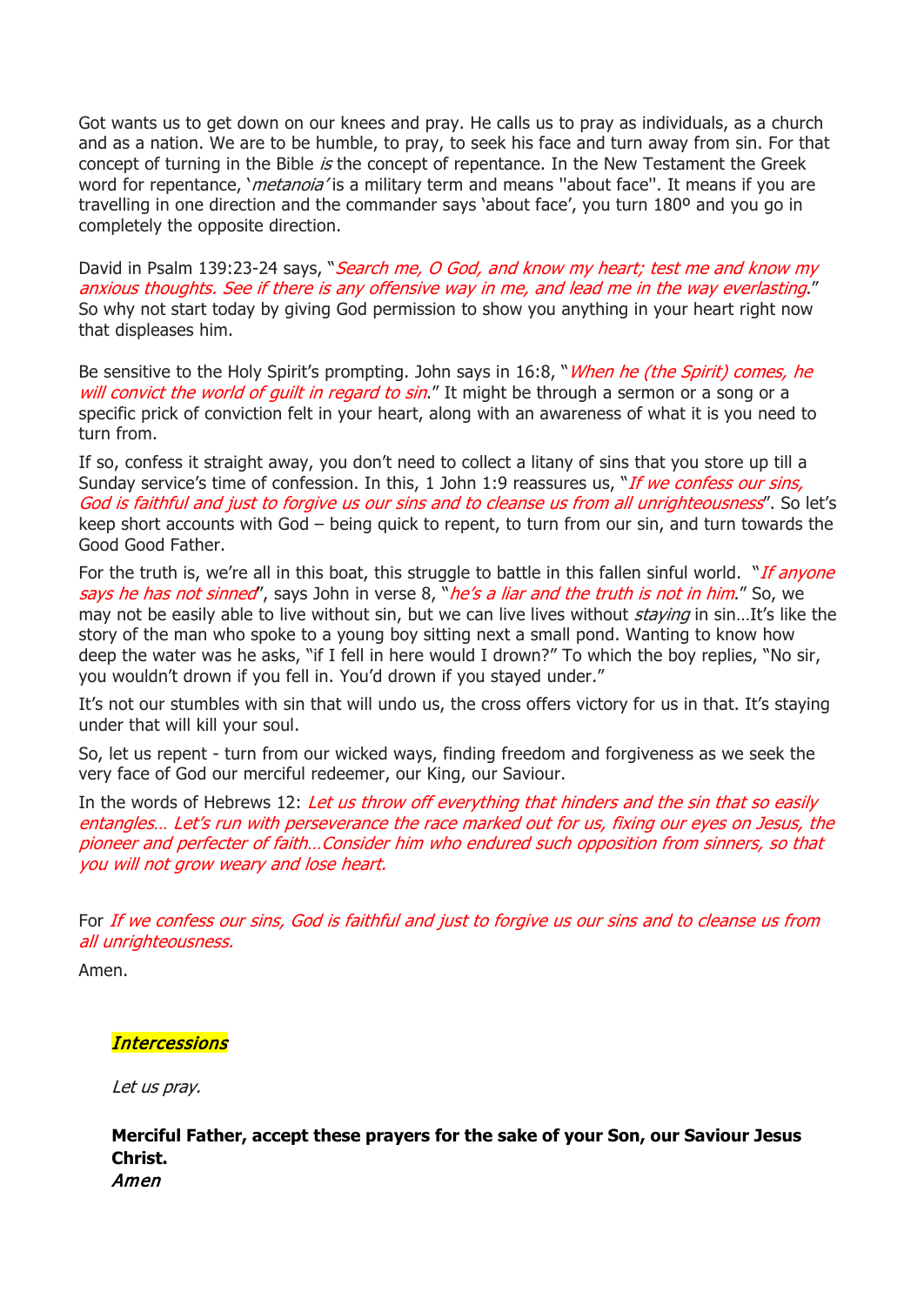# ♦

The Collect

Almighty God, you have created the heavens and the earth and made us in your own image: teach us to discern your hand in all your works and your likeness in all your children; through Jesus Christ your Son our Lord, who with you and the Holy Spirit reigns supreme over all things, now and for ever. Amen.

## Lord's Prayer

As our Saviour taught us, so we pray:

Our Father in heaven, hallowed be your name, your kingdom come, your will be done, on earth as in heaven. Give us today our daily bread. Forgive us our sins as we forgive those who sin against us. Lead us not into temptation but deliver us from evil. For the kingdom, the power, and the glory are yours now and for ever. Amen.

♦

## To Conclude

The Lord bless us, and preserve us from all evil, and keep us in eternal life. Amen.

Let us bless the Lord. Thanks be to God.